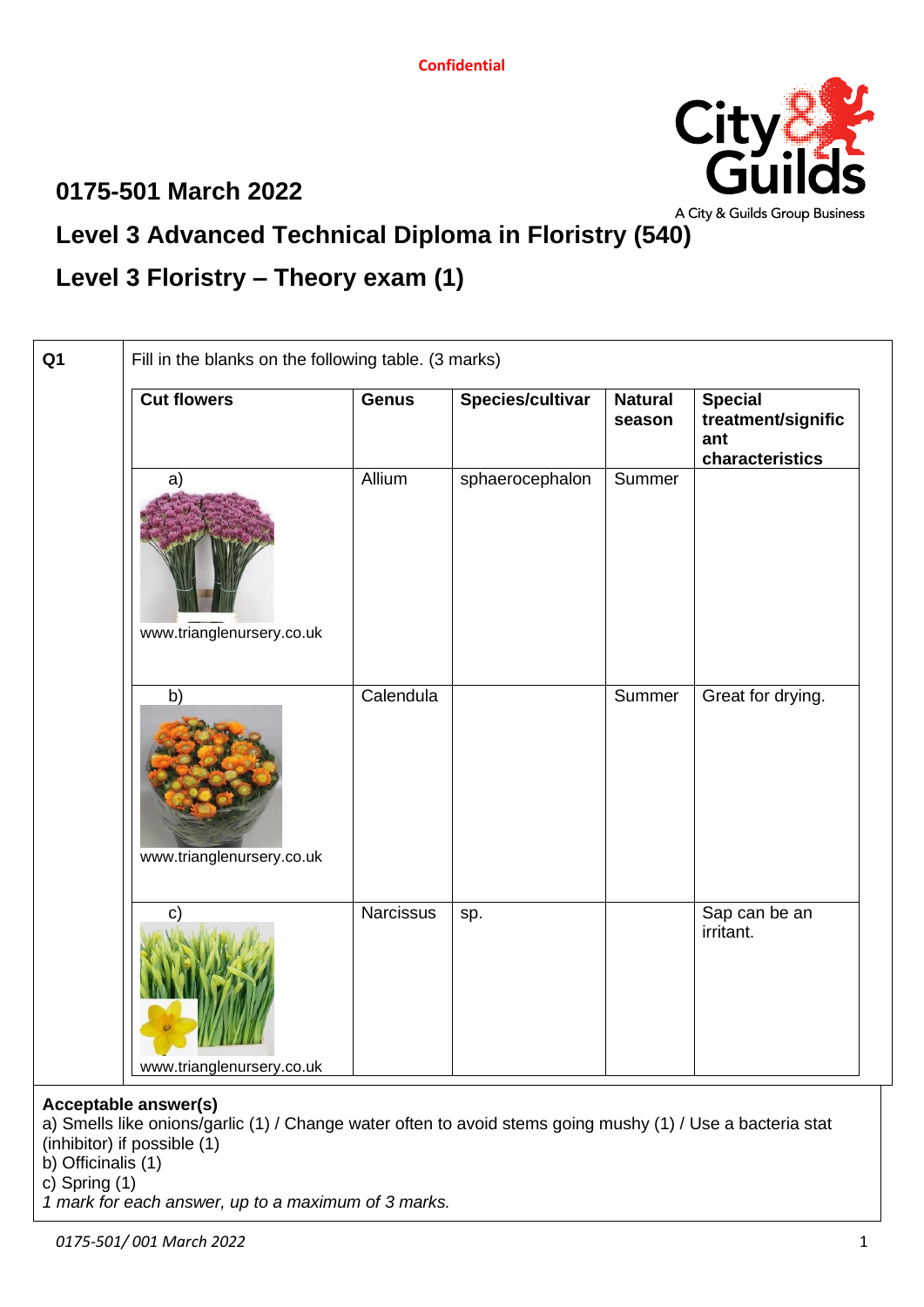| <b>Cut foliage</b>                         | <b>Genus</b>    | Species/<br>cultivar | <b>Natural</b><br>season | <b>Special</b><br>treatment/significant<br>characteristics |
|--------------------------------------------|-----------------|----------------------|--------------------------|------------------------------------------------------------|
| a)                                         | <b>Brassica</b> | oleracea             | Autumn                   |                                                            |
| www.trianglenursery.co.uk<br>b)            |                 | sanderiana           | All year<br>round        | Also good as pot<br>plants.                                |
| www.trianglenursery.co.uk                  | <b>Skimmia</b>  |                      | Autumn                   |                                                            |
| $\mathbf{c})$<br>www.trianglenursery.co.uk |                 |                      |                          | Also in green.                                             |

*1 mark for each answer, up to a maximum of 3 marks.*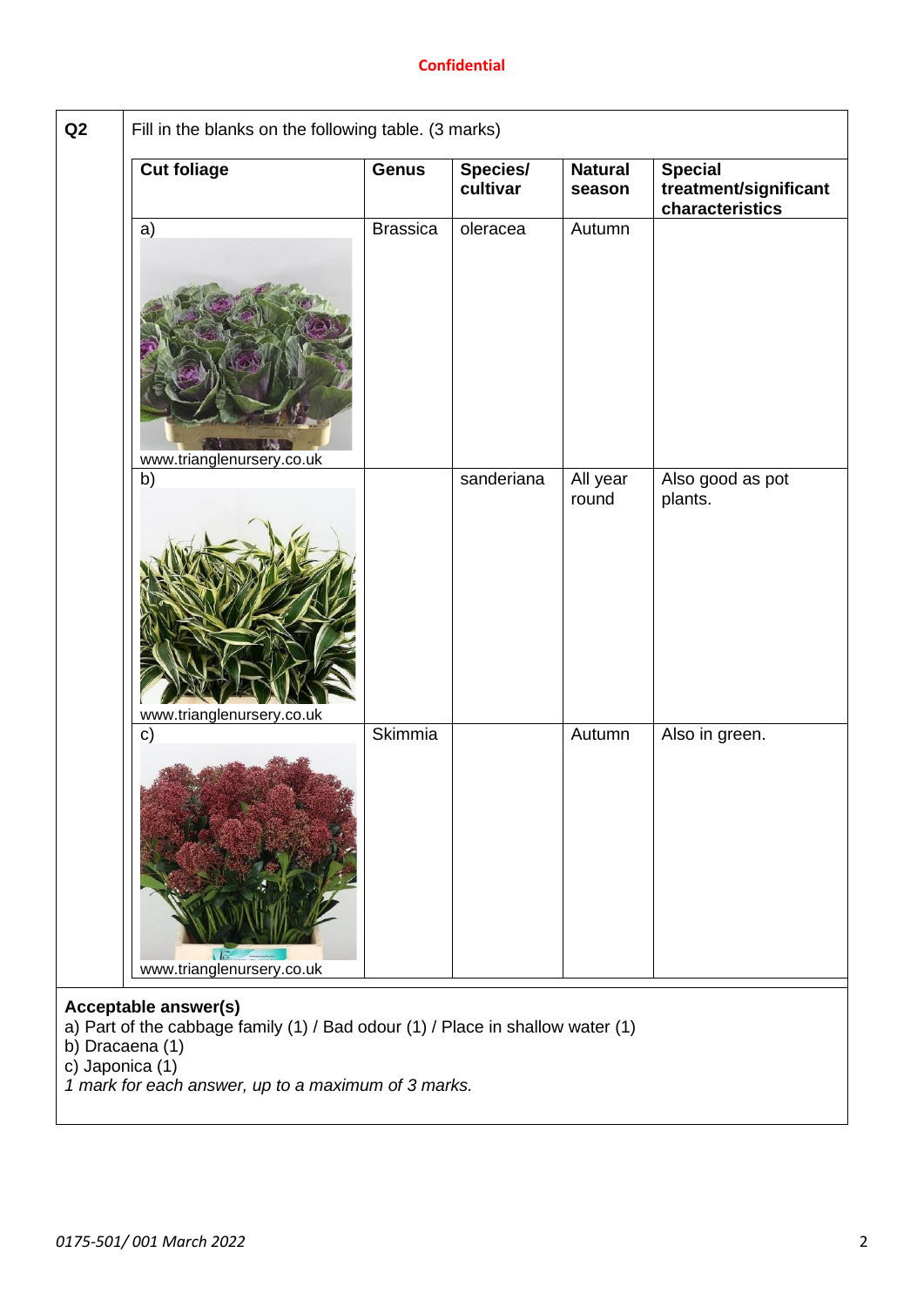| Pot plants                    | <b>Genus</b> | Species/cultivar | <b>Plant</b><br>group | <b>Special</b><br>treatment/significant<br>characteristics |
|-------------------------------|--------------|------------------|-----------------------|------------------------------------------------------------|
| a)                            | Ficus        | benjamina        | Foliage               |                                                            |
| https://hortology.co.uk<br>b) | Yucca        | elephantipes     | Foliage               |                                                            |
| https://hortology.co.uk       |              |                  |                       |                                                            |
|                               |              |                  |                       |                                                            |
| <b>Acceptable answer(s)</b>   |              |                  |                       |                                                            |

*Accept any other suitable answer.*

*1 mark for each answer, up to a maximum of 2 marks.*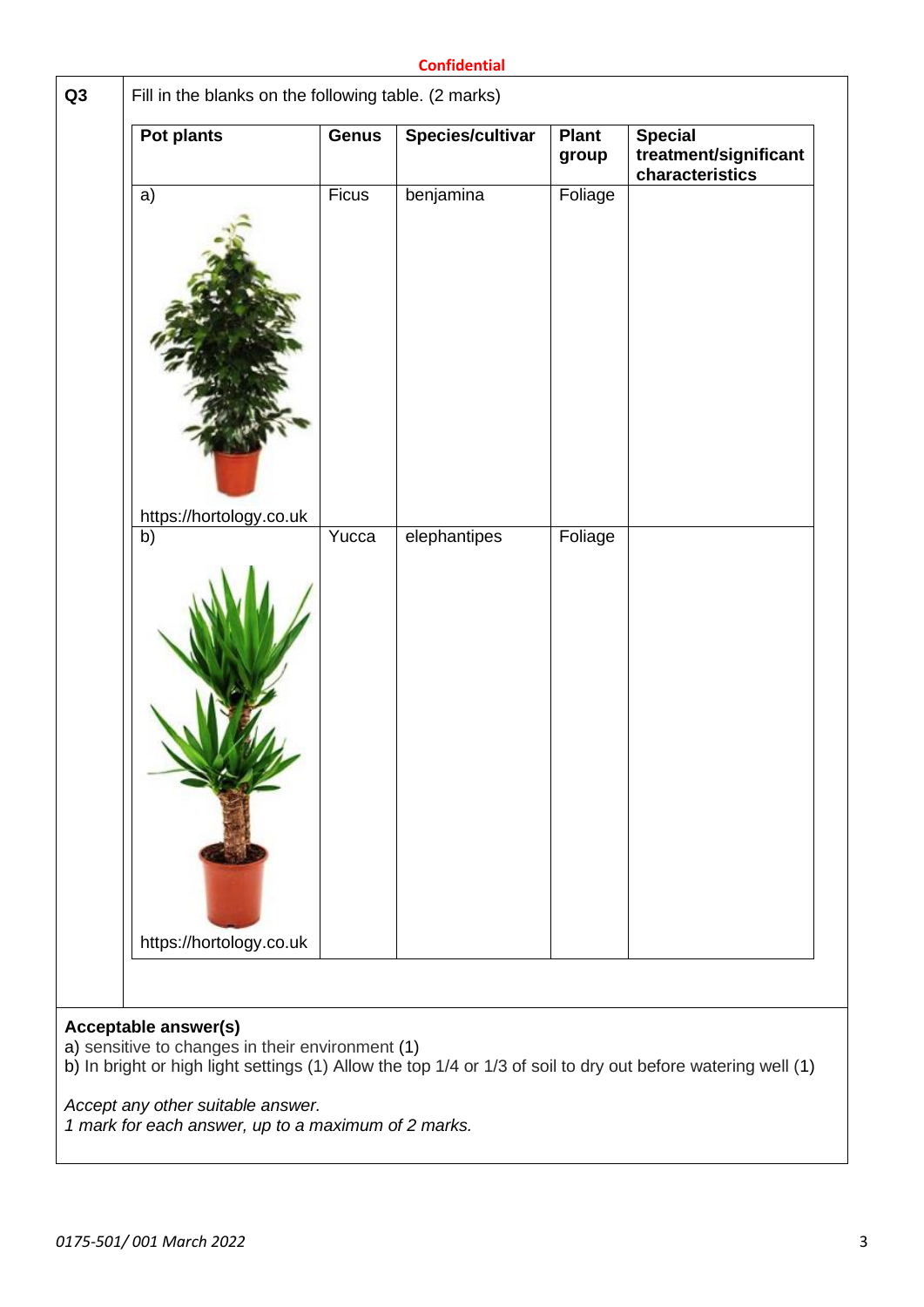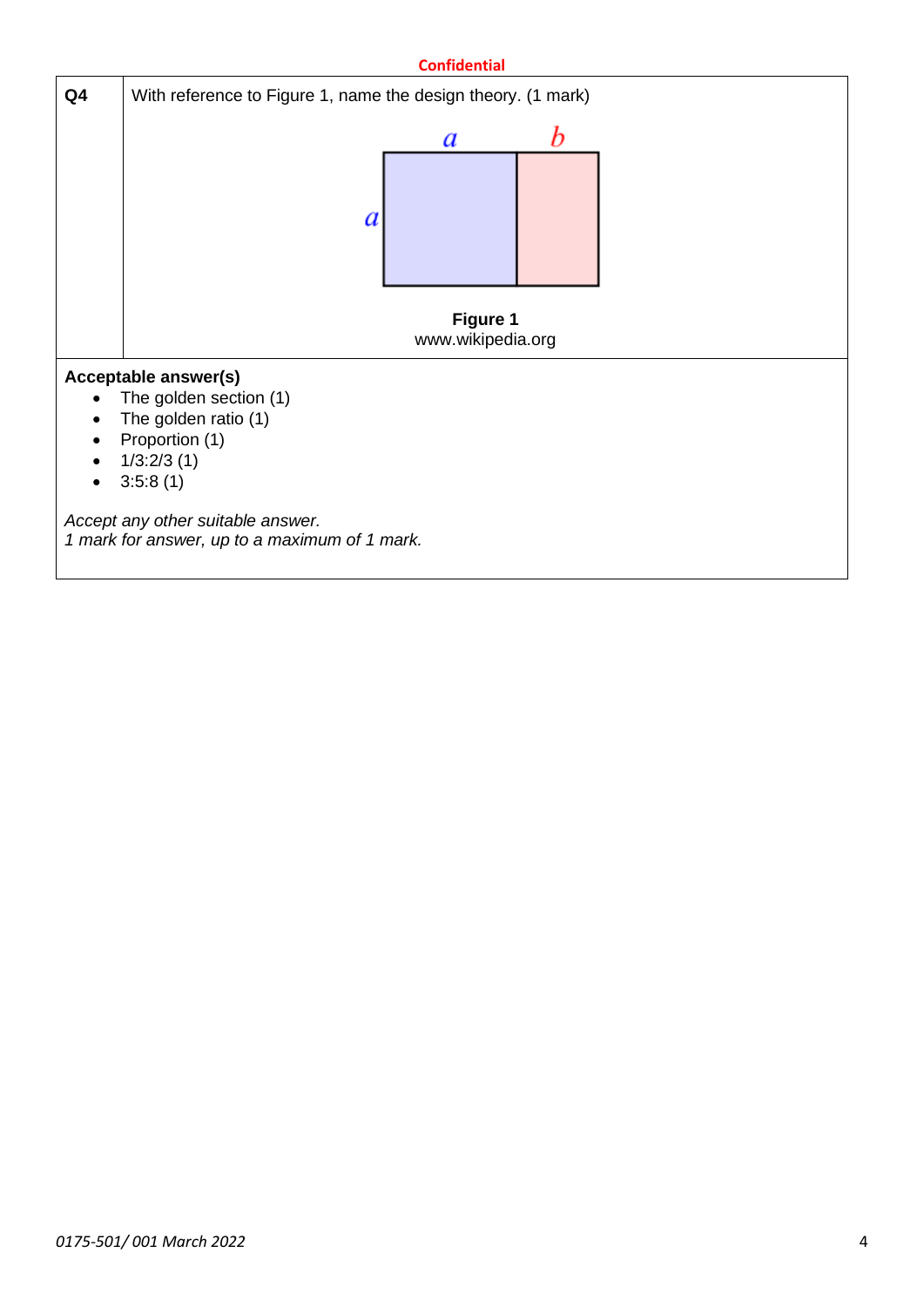|           | <b>Confidential</b>                                                                                                                                                                                |  |  |  |
|-----------|----------------------------------------------------------------------------------------------------------------------------------------------------------------------------------------------------|--|--|--|
| Q5        | Name the <b>three</b> points of growth from the design schema. (3 marks)                                                                                                                           |  |  |  |
| $\bullet$ | Acceptable answer(s)<br>Focal area (1)<br>Single point of growth (1)<br>Multiple centres of growth (1)<br>Accept any other suitable answer.<br>1 mark for each answer, up to a maximum of 3 marks. |  |  |  |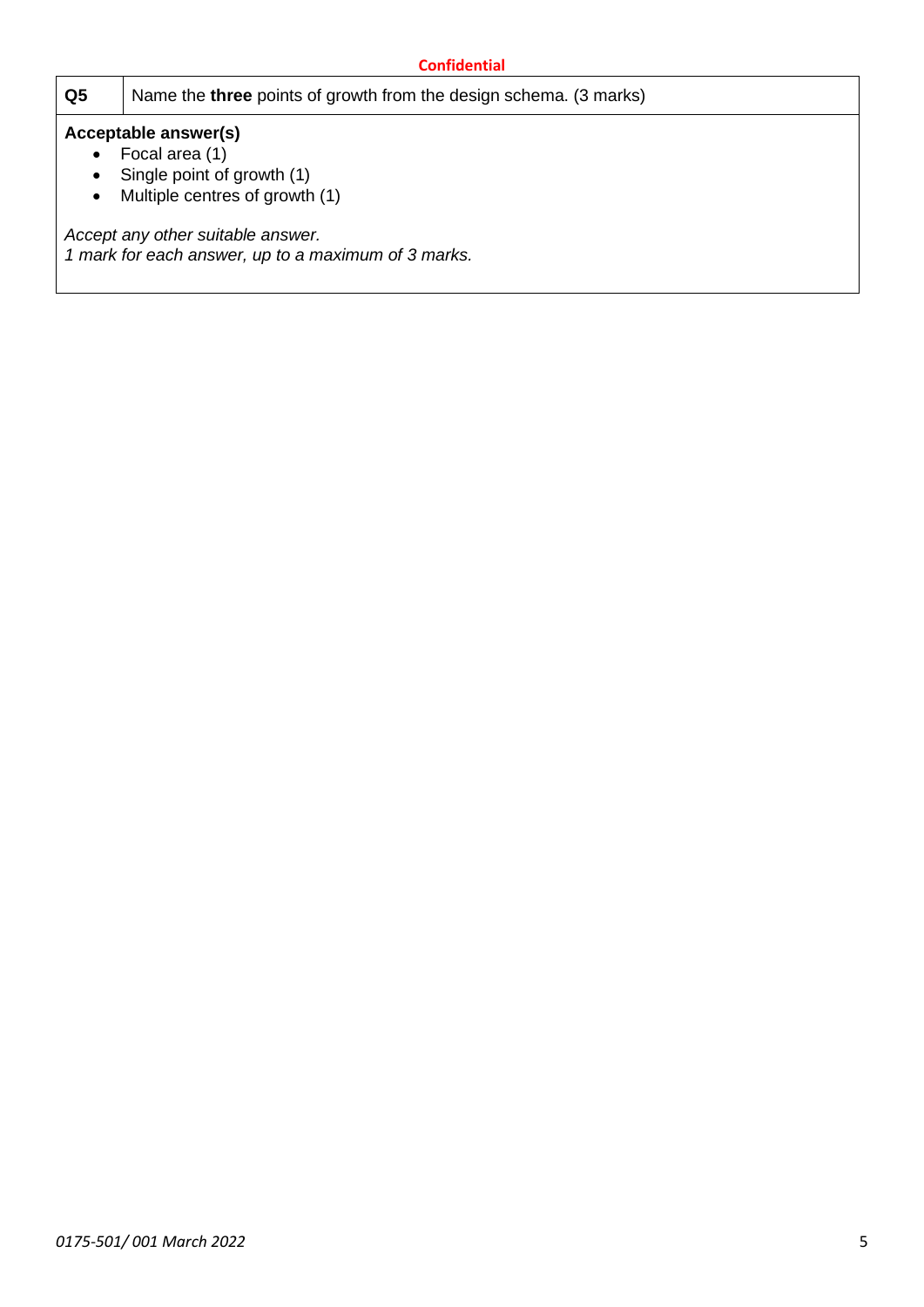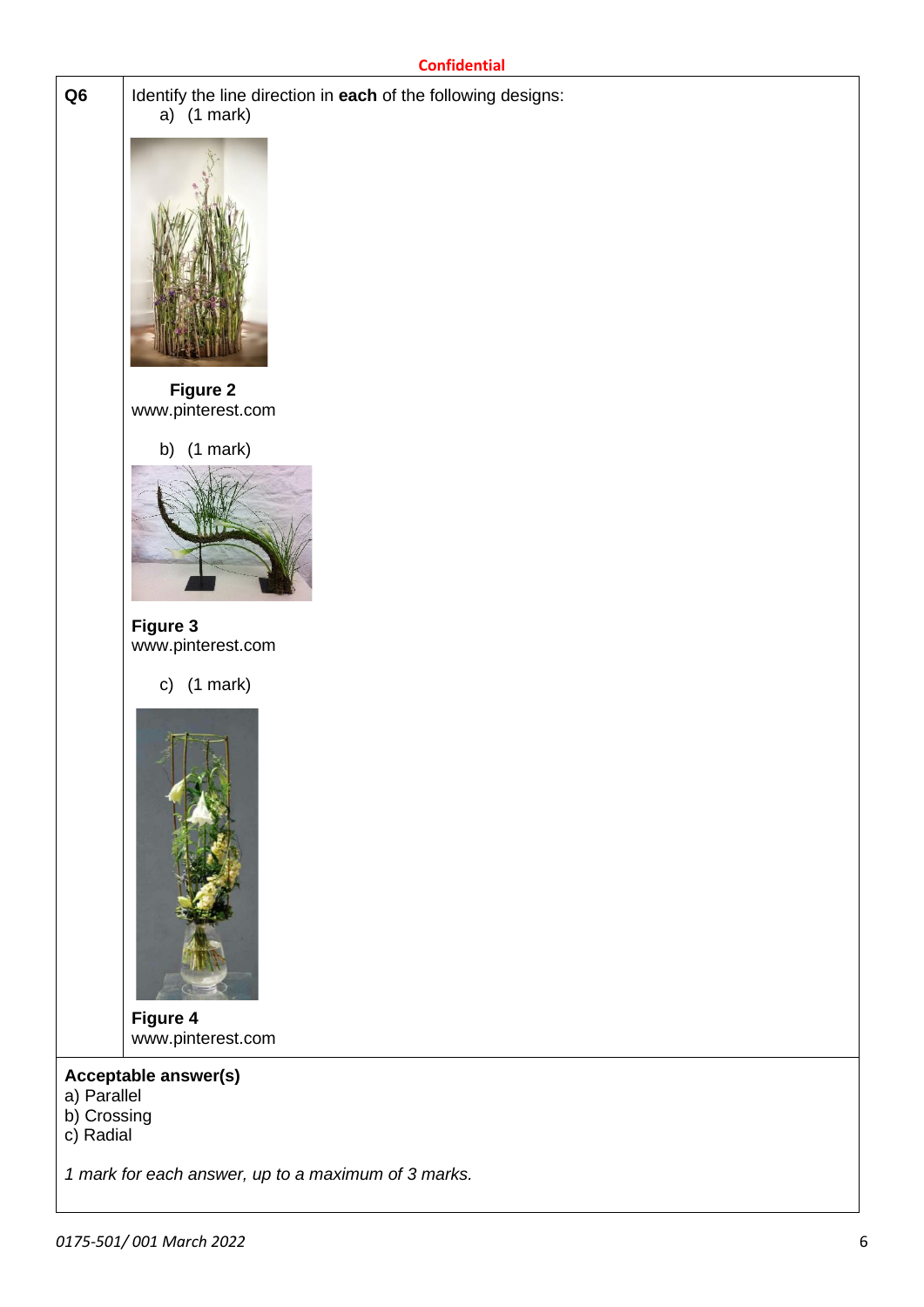| Q7        | Give two reasons why it is important to use the design schema. (2 marks) |  |  |  |  |
|-----------|--------------------------------------------------------------------------|--|--|--|--|
|           | Acceptable answer(s)                                                     |  |  |  |  |
|           | Push design boundaries. (1)                                              |  |  |  |  |
|           | Able to see where you have gone wrong. (1)                               |  |  |  |  |
|           | Able to see where you can improve on a design. (1)                       |  |  |  |  |
|           | Underpinning knowledge to produce a design that will stand out. (1)      |  |  |  |  |
| $\bullet$ | To create a more aesthetically pleasing design. (1)                      |  |  |  |  |
|           | Accept any other suitable answer.                                        |  |  |  |  |
|           | 1 mark for each answer, up to a maximum of 2 marks.                      |  |  |  |  |
|           |                                                                          |  |  |  |  |

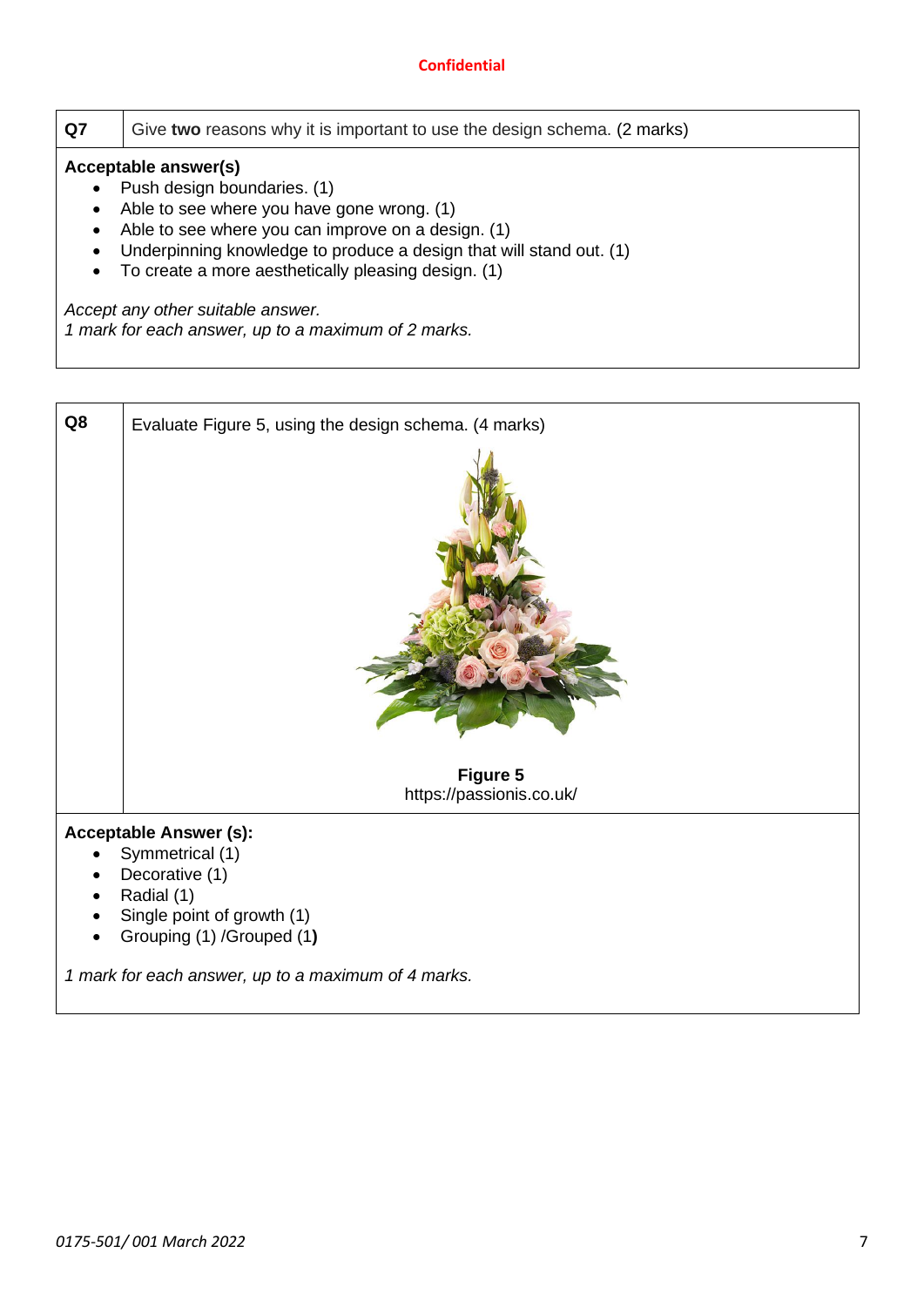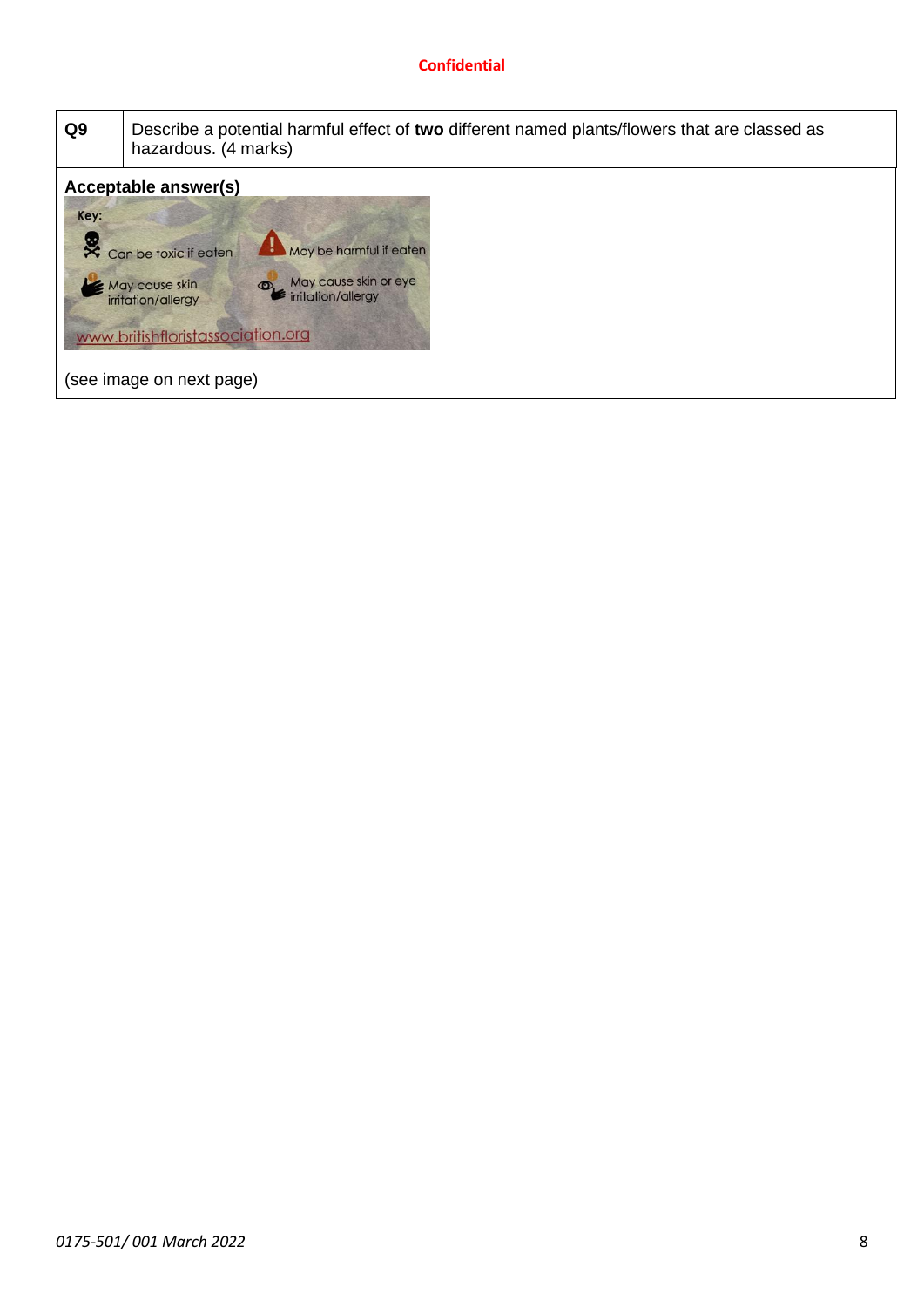| Aconitum napellus                                             | Monkshood                           |                      | Arum italicum                           |                        |                       | <b>Guidance</b><br>1 mark per named flower up to a |
|---------------------------------------------------------------|-------------------------------------|----------------------|-----------------------------------------|------------------------|-----------------------|----------------------------------------------------|
| Colchicum autumnale                                           | Autumn Crocus                       | §∕                   | Convallaria majalis                     | Lily of the Valley     |                       | maximum of 2 marks.                                |
| Dieffenbachia picta                                           | Dumb Cane                           | Ro <sub>k</sub>      | Digitalis purpurea                      |                        |                       | 1 mark per effect up to a maximum of 2<br>marks.   |
| Euphorbia spp.<br>(except E. pulcherrima)                     | Spurge                              | $\mathbb{R}^{\circ}$ | Gloriosa rothschildiana                 |                        | <b>BX BX BX BX BX</b> | <b>Max marks</b><br>4                              |
| Primula obconica                                              | Primula                             |                      | Ricinus communis                        | Castor Oil Plant       |                       | Ref                                                |
| <b>Taxus baccata</b>                                          | Yew                                 | 复义                   | Veratrum nigrum                         |                        |                       | <b>AO2</b><br>304.01.01                            |
| Aucuba japonica                                               | Spotted Laurel/<br>Japanese Laurel  |                      | Aglaonema spp.                          | Chinese Evergreens     | $\circledcirc$        |                                                    |
| Aloe spp.                                                     | Aloe                                |                      | Alstromeria peruviana                   |                        |                       |                                                    |
| Amaryllis belladonna                                          | Belladonna                          |                      | Anthurium andreanum                     | Flamingo Flower        |                       |                                                    |
| Arachniodes adianti-<br>formis                                | Leather Leaf Fern                   |                      | Asparagus spp. except<br>A. officinalis | Asparagus Fern         |                       |                                                    |
| Caladium spp.                                                 | Angel's Wings                       |                      | Capsicum annuum                         |                        |                       |                                                    |
| Chrysanthemum spp.                                            | Chrysanthemum                       |                      | Clivia miniata                          |                        |                       |                                                    |
| Chlorophytum como-<br>sum                                     | Spider Plant                        |                      | Cupressocyparis ley-<br>landii          | Leyland Cypress        |                       |                                                    |
| Delphinium elatum                                             | Larkspur                            |                      | Euonymus europaeus                      |                        |                       |                                                    |
| Fagus sylvatica nut                                           | Beech                               |                      | Ficus benjamina                         |                        |                       |                                                    |
| Ficus carica                                                  | Common Fig                          |                      | Hedera spp.                             | lvy                    |                       |                                                    |
| Helleborus niger                                              | Christmas Rose                      |                      | Hippeastrum spp.                        |                        |                       |                                                    |
| Hyacinthoides non-<br>scripta/hispanica                       | <b>Bluebell/Spanish</b><br>bluebell |                      | Hyacinthus orientalis                   |                        |                       |                                                    |
| llex aquifolium Berries                                       | <b>Holly Berries</b>                |                      | Hypericum perforatum                    |                        |                       |                                                    |
| lris spp.                                                     | Iris                                |                      | Ligustrum ovalifolium                   |                        |                       |                                                    |
| upinus spp.                                                   | Lupin                               |                      | Monstera deliciosa                      | Swiss Cheese Plant     |                       |                                                    |
| Narcissus spp.                                                | Daffodil                            |                      | Ornithogalum                            | Star of Bethlehem      |                       |                                                    |
| Papaver somniferum                                            | Poppy                               |                      | Passiflora caerulea                     |                        |                       |                                                    |
| Philodendron spp.                                             | Philodendron                        |                      | Polygonatum x hybrid-<br><b>um</b>      |                        |                       |                                                    |
| Prunus laurocerasus and Cherry Laurel and<br>Iusitanica seeds | Portugal Laurel                     |                      | Rhus                                    |                        |                       |                                                    |
| Scindapsus aureus                                             | Devil's Ivy                         |                      | Schefflera actinophylla                 | Umbrella Plant         |                       |                                                    |
| Solanum spp.                                                  |                                     |                      | Spathiphyllum wallisii                  |                        |                       |                                                    |
| Symphoricarpos spp.                                           | Snowberry                           |                      | Tulipa spp.                             | Tulip                  |                       |                                                    |
| Viscum album                                                  |                                     |                      | Zantedeschia aethiopi-<br>ca            | Arum Lily/ Calla Lily) |                       |                                                    |

*1 mark per effect up to a maximum of 2 marks.*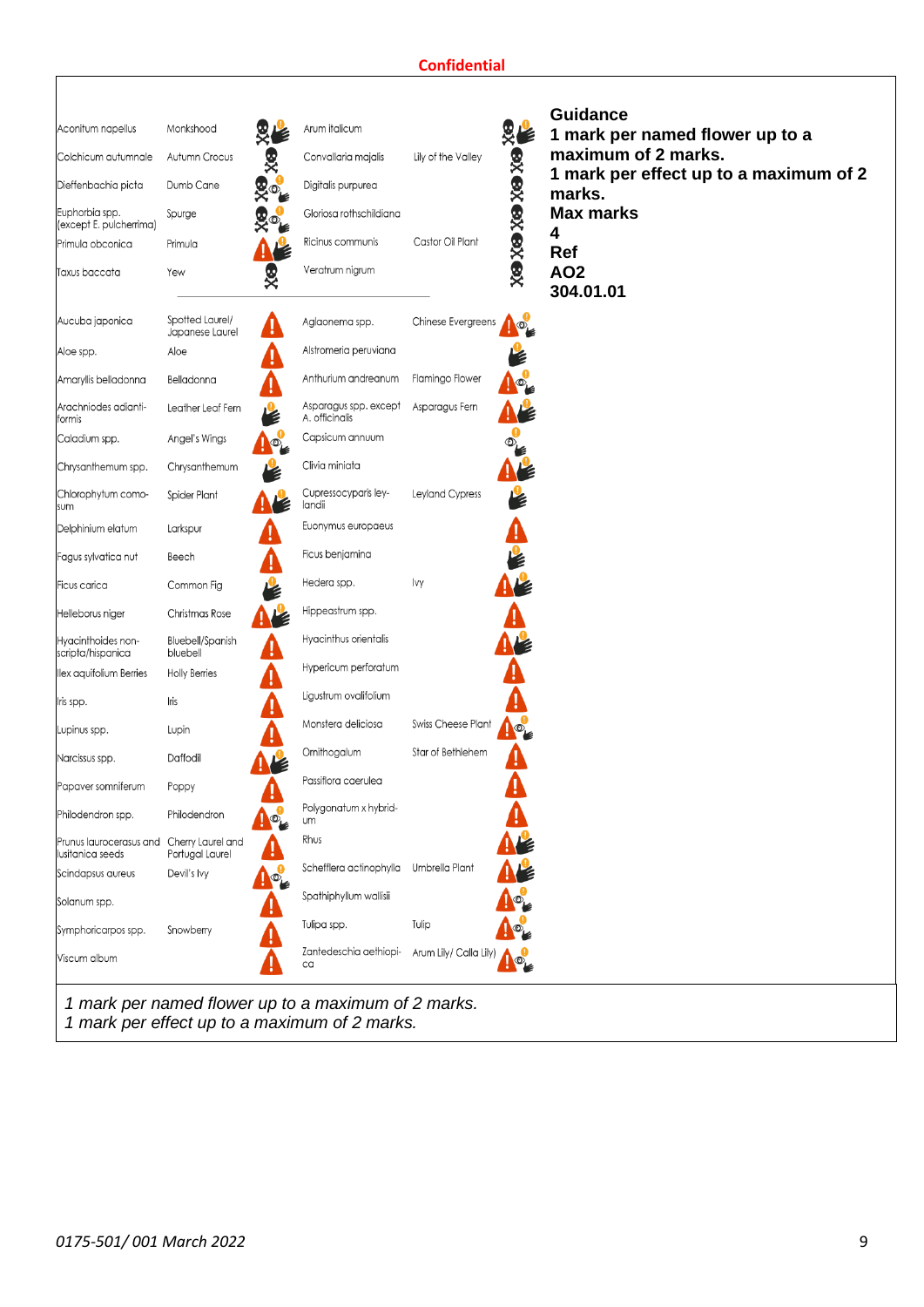| Q10 | Explain the botanical processes that happen in two different parts of a plant. (6 marks)                                                                                                                                                                                                                                                                                                                                                                                                                                                                                                                                                                                                                                             |
|-----|--------------------------------------------------------------------------------------------------------------------------------------------------------------------------------------------------------------------------------------------------------------------------------------------------------------------------------------------------------------------------------------------------------------------------------------------------------------------------------------------------------------------------------------------------------------------------------------------------------------------------------------------------------------------------------------------------------------------------------------|
|     | Acceptable answer(s):                                                                                                                                                                                                                                                                                                                                                                                                                                                                                                                                                                                                                                                                                                                |
|     | 1. Roots $(1)$ – osmosis $(1)$ take place in the roots where water is absorbed through the root system<br>through a semi-permeable membrane from a less concentrate solution to a more concentrated one. (1)<br>Hydrotropism (1) roots grow towards water (1)<br>Positive geotropism (1) root responds to gravity and grows downward (1)                                                                                                                                                                                                                                                                                                                                                                                             |
|     | 2. Stems $(1)$ – they carry and store food and water from the root system to the leaves and flowers. The<br>stem contains fluid conducting tissue called vascular bundles. (1) Water moves up the xylem through a<br>process called capillary action. (1)                                                                                                                                                                                                                                                                                                                                                                                                                                                                            |
|     | Positive phototropism (1), whereby they grow towards the light. (1)<br>Thigmotropism $(1)$ – tendrils from the stem $(1)$ respond to touch $(1)$<br>3. <b>Leaves</b> $- (1)$                                                                                                                                                                                                                                                                                                                                                                                                                                                                                                                                                         |
|     | a. the leaves of a plant make food via a process called <b>photosynthesis</b> (1). Leaves also dispense<br>water vapour and gases through tiny pores on the underside of the leaves called stomata. (1)<br>b. plants give off water into the atmosphere, which cools the plant. (1) Water vapour evaporates from<br>within the plant through the pores in the leaves called stomata. (1)<br>c. Plants combine the sugars made in photosynthesis with oxygen from the air to produce the energy<br>they need for growth and other processes; (1) this is called respiration. (1)<br>4. Flowers $(1)$ – sexual reproduction part of a flowering part. (1) Pollination is the transfer of pollen from<br>the stamens to the stigma. (1) |
|     | Accept any other suitable answer.<br>Up to 3 marks for each explanation, up to maximum of 6 marks                                                                                                                                                                                                                                                                                                                                                                                                                                                                                                                                                                                                                                    |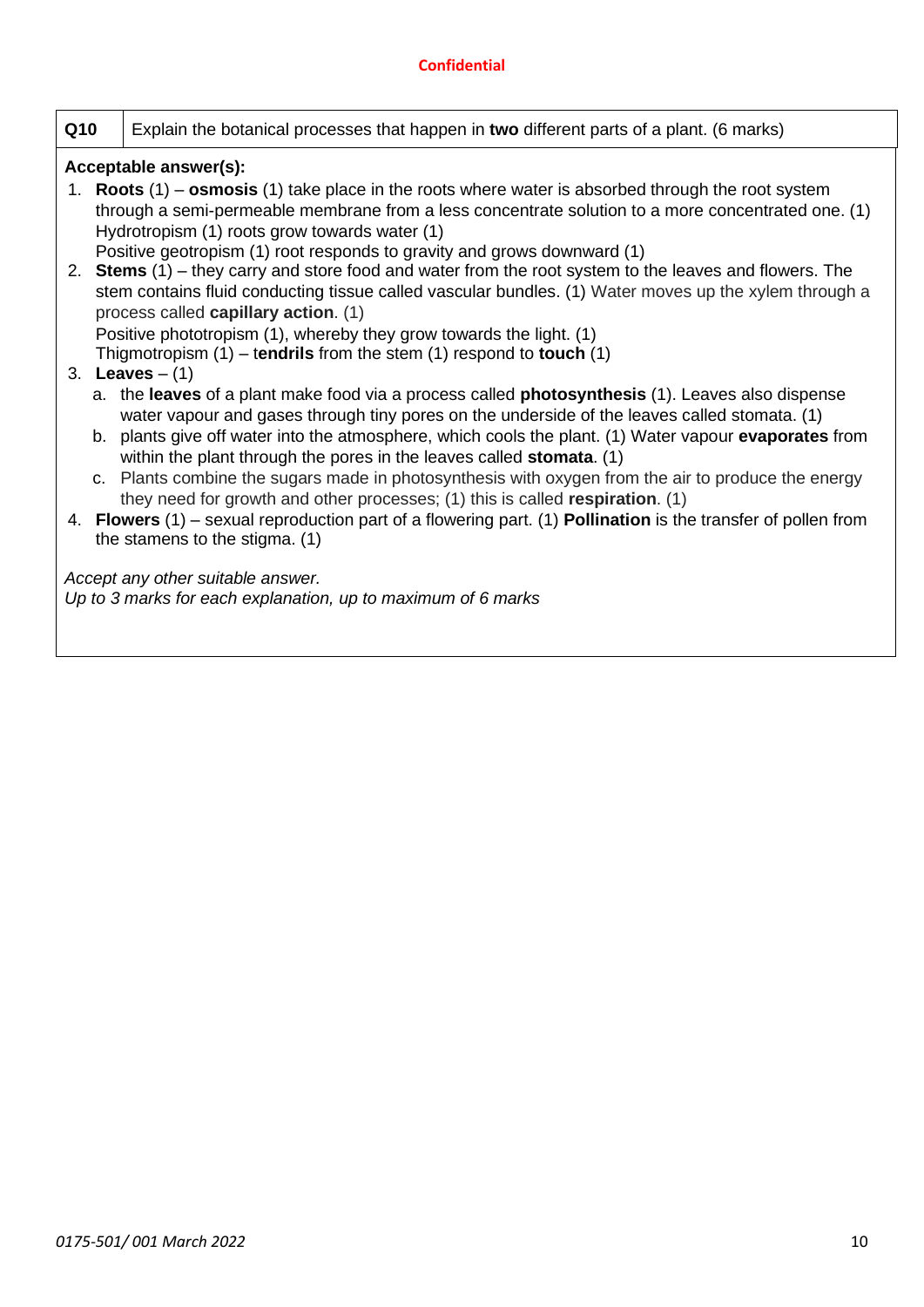| Q11 | Describe two basic care requirements for house plants. (4 marks)                                                                                                                                                                                                                     |
|-----|--------------------------------------------------------------------------------------------------------------------------------------------------------------------------------------------------------------------------------------------------------------------------------------|
|     | Acceptable answer(s)                                                                                                                                                                                                                                                                 |
|     | 1. Air $(1)$ – good ventilation will help the plant maintain its life balance and keep the temperature<br>down in summer months. (1)                                                                                                                                                 |
|     | 2. Heat (1) – indoor plants need temperature of between $10 - 20^{\circ}$ which will maintain all the<br>processes to happen.(1)                                                                                                                                                     |
|     | 3. <b>Humidity (1)</b> – most plants dislike dry air and prefer moisture in the atmosphere. (1) / Humidity is<br>a fine balance as too much will cause Botrytis cinerea. (1)                                                                                                         |
| 4.  | Light (1) – plants need sunlight in order to produce food in the leaves. (1)                                                                                                                                                                                                         |
|     | 5. Water (1) – correct watering will lead to correct growth; too much can result in rotting roots and<br>too little can result in wilting and death. (1)                                                                                                                             |
|     | 6. Feeding (1) -feeding plants regularly so that they remain healthy and create a lush, attractive<br>display $(1)$                                                                                                                                                                  |
|     | 7. Grooming (1) –Dust diminishes the ability of the leaves to function. (1) / The leaves need to<br>breathe in order to grow. (1) / Dust will block the breathing pores (stomata) and reduce the<br>amount of light that can feed the growth-activating cells within the leaves. (1) |
|     | Accept any other suitable answer.<br>Up to 2 marks for each description, up to maximum of 4 marks                                                                                                                                                                                    |

| Q12       | List five details to be itemised on a job advert for a junior position in a floristry shop. (5 marks) |
|-----------|-------------------------------------------------------------------------------------------------------|
|           | Acceptable answer(s)                                                                                  |
|           | $\bullet$ Job title (1)                                                                               |
| $\bullet$ | Main duties (1)                                                                                       |
|           | $\bullet$ Polo (1)                                                                                    |

• Role  $(1)$ 

 $\overline{\mathsf{I}}$ 

 $\overline{1}$ 

- Hours (1) • Location (1)
- Salary (1)
- Skills required (1)
- The business  $(1)$
- Training/promotion opportunities (1)

*Accept any other suitable answer.*

*1 mark for each answer, up to a maximum of 5 marks.*

 $\overline{\mathsf{I}}$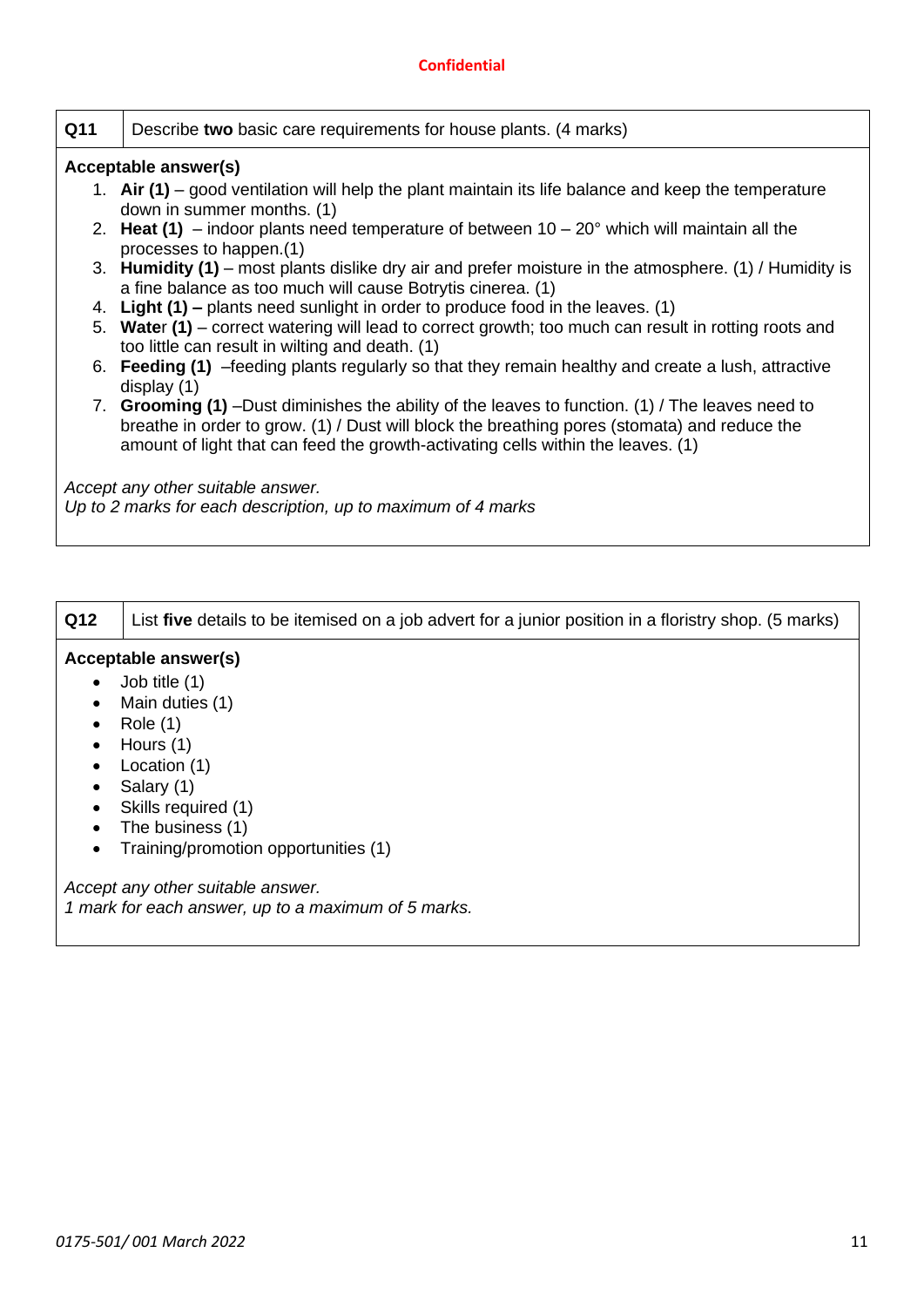| Q13 | Give two advantages and two disadvantages for each of the following types of sales:<br>a) Face to face. (4 marks)<br>b) Online shop. (4 marks)                                                                                                                                                                                                                                                                                         |  |  |
|-----|----------------------------------------------------------------------------------------------------------------------------------------------------------------------------------------------------------------------------------------------------------------------------------------------------------------------------------------------------------------------------------------------------------------------------------------|--|--|
|     | Acceptable answer(s)<br>a) Face to face<br>Advantages<br>builds a better customer<br>$\cap$<br>relationship/service (1)<br>more intimate details can be<br>$\circ$<br>discussed (1)<br>Disadvantages<br>$\circ$ Does not attract new customers (1)<br>Shop might be busy and you have<br>$\circ$<br>limited time to interact with<br>customer (1)<br>Accept any other suitable answer.<br>1 mark for each answer, up to a maximum of 4 |  |  |
|     | marks.<br>b) Online shop<br>Advantages<br>Easily accessible and instant<br>$\circ$<br>notification (1)<br>Opportunity for wider audience (1)<br>$\circ$<br><b>Disadvantages</b><br>Expensive to keep up to date (1)<br>$\circ$<br>Big relay companies are<br>$\circ$<br>competitors (1)<br>$\circ$ Lack of personal service (1)<br>Accept any other suitable answer.<br>1 mark for each answer, up to a maximum of 4<br>marks.         |  |  |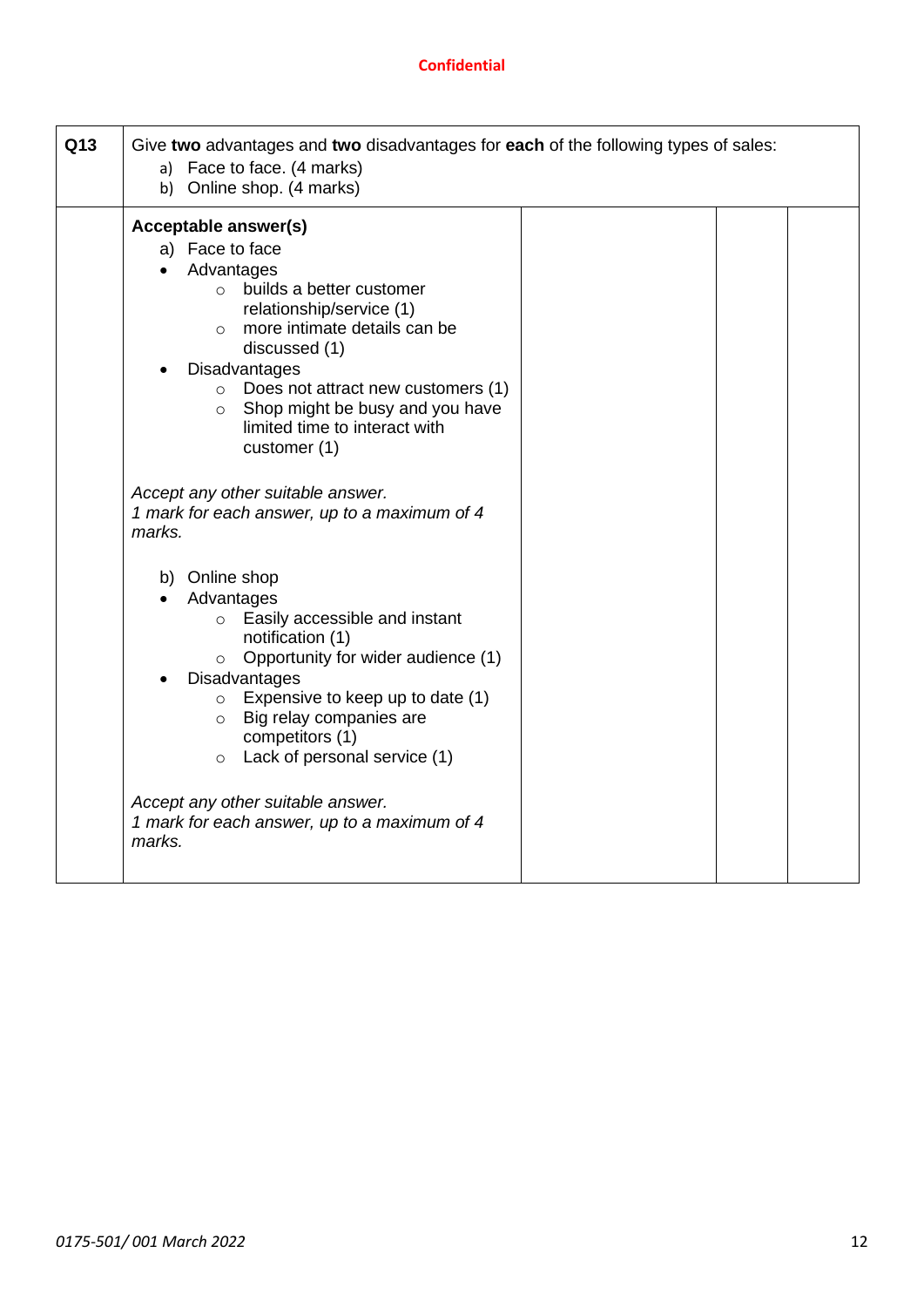| Q14 | A floristry business needs to make preparations for Valentine's Day falling on a Sunday.<br>Discuss the key areas to be covered when planning for three typical designs, to include:<br>SWOT analysis and demographics.<br>$\bullet$<br>Types of fresh materials suitable for customer needs.<br>Application of design schema to designs.<br>$\bullet$<br>Roles, responsibilities and allocation of duties.<br>$(12 \text{ marks})$                                                                                                                                                                                                                                                                                                                                                                                                                                                                                                   |                                                                                                                                                                                                                                                                                                                                                                                                                                                                                                                                                                                                                                                                                                                                                                                                                                                                                                                                                                                                                                                                                                                                                                                                                                                                                                                                                                                                                                                                                                                                                                                                                                                                                                                                                                                                                                                                                                                                                                                                                                                   |  |  |
|-----|---------------------------------------------------------------------------------------------------------------------------------------------------------------------------------------------------------------------------------------------------------------------------------------------------------------------------------------------------------------------------------------------------------------------------------------------------------------------------------------------------------------------------------------------------------------------------------------------------------------------------------------------------------------------------------------------------------------------------------------------------------------------------------------------------------------------------------------------------------------------------------------------------------------------------------------|---------------------------------------------------------------------------------------------------------------------------------------------------------------------------------------------------------------------------------------------------------------------------------------------------------------------------------------------------------------------------------------------------------------------------------------------------------------------------------------------------------------------------------------------------------------------------------------------------------------------------------------------------------------------------------------------------------------------------------------------------------------------------------------------------------------------------------------------------------------------------------------------------------------------------------------------------------------------------------------------------------------------------------------------------------------------------------------------------------------------------------------------------------------------------------------------------------------------------------------------------------------------------------------------------------------------------------------------------------------------------------------------------------------------------------------------------------------------------------------------------------------------------------------------------------------------------------------------------------------------------------------------------------------------------------------------------------------------------------------------------------------------------------------------------------------------------------------------------------------------------------------------------------------------------------------------------------------------------------------------------------------------------------------------------|--|--|
|     |                                                                                                                                                                                                                                                                                                                                                                                                                                                                                                                                                                                                                                                                                                                                                                                                                                                                                                                                       |                                                                                                                                                                                                                                                                                                                                                                                                                                                                                                                                                                                                                                                                                                                                                                                                                                                                                                                                                                                                                                                                                                                                                                                                                                                                                                                                                                                                                                                                                                                                                                                                                                                                                                                                                                                                                                                                                                                                                                                                                                                   |  |  |
| Q14 | Acceptable answer(s)<br><b>Indicative content</b><br>Completion of a SWOT analysis<br><b>Strengths</b><br>Weaknesses<br>$\bullet$<br>Opportunities<br><b>Threats</b><br>$\bullet$<br>Explanation of local demographics<br>Analyse influences on floristry<br>business, including, trends<br>and forecasts<br>Setting of SMART<br>$\bullet$<br>objectives - Specific,<br>Measurable, Achievable,<br>Realistic, Time-<br>constrained.<br>Product range<br>Design categories<br>Knowledge of conditioning and<br>care<br>Specific range of materials<br>and/or designs<br>Hazardous materials,<br>$\bullet$<br>poisonous/irritant<br>Impact on purchasing fresh<br>and sundries<br>Logistics<br>Extra vehicle to deliver<br>products<br>Size of van<br>Identification of customers' needs<br>Specific designs for easy<br>assembly<br>Types of sales<br>$\bullet$<br>Advertising and marketing<br>$\bullet$<br>Add on sales<br>$\bullet$ | <b>Guidance</b><br>Band 1: 1-4 marks<br>A basic understanding of what needs to be taken into<br>account in relation to the customer's needs, designs<br>and the impact on the business for a peak period which<br>falls on a Sunday. Limited reference to SWOT analysis,<br>impact on business, plant names, conditioning, care<br>and storage. Roles and responsibilities of staff and<br>allocation of duties.<br>To access the higher marks in the band, a wider range<br>of depth on SWOT analysis and the connection to<br>opportunities, customer needs and the impact on the<br>business is needed. A good understanding of staff,<br>roles and responsibilities and timeline of allocation of<br>duties is needed<br><b>Band 2: 5-8 marks</b><br>A good understanding of what needs to be taken into<br>account in relation to the customer's needs, designs<br>and the impact on the business for a peak period which<br>falls on a Sunday. Broader reference to SWOT<br>analysis, impact on business, plant names,<br>conditioning, care and storage. Roles and<br>responsibilities of staff and allocation of duties.<br>To access the higher marks in the band, a wider range<br>of breadth and depth on SWOT analysis and the<br>connection to opportunities, customer needs and the<br>impact on the business is needed. A thorough<br>understanding of staff, roles and responsibilities and<br>timeline of allocation of duties is needed<br><b>Band 3: 9-12 marks</b><br>A thorough understanding of what needs to be taken<br>into account in relation to the customer's needs,<br>designs and the impact on business, plant names,<br>conditioning, care and storage. Roles and<br>responsibilities of staff and allocation of duties.<br>To access the higher marks in the band, a<br>comprehensive understanding of SWOT analysis and<br>the connection to the impact on the business financially.<br>Comprehensive understanding of staff, roles and<br>responsibilities and timeline of allocation of duties is<br>needed. |  |  |
|     | Packaging materials<br>Sustainability                                                                                                                                                                                                                                                                                                                                                                                                                                                                                                                                                                                                                                                                                                                                                                                                                                                                                                 |                                                                                                                                                                                                                                                                                                                                                                                                                                                                                                                                                                                                                                                                                                                                                                                                                                                                                                                                                                                                                                                                                                                                                                                                                                                                                                                                                                                                                                                                                                                                                                                                                                                                                                                                                                                                                                                                                                                                                                                                                                                   |  |  |